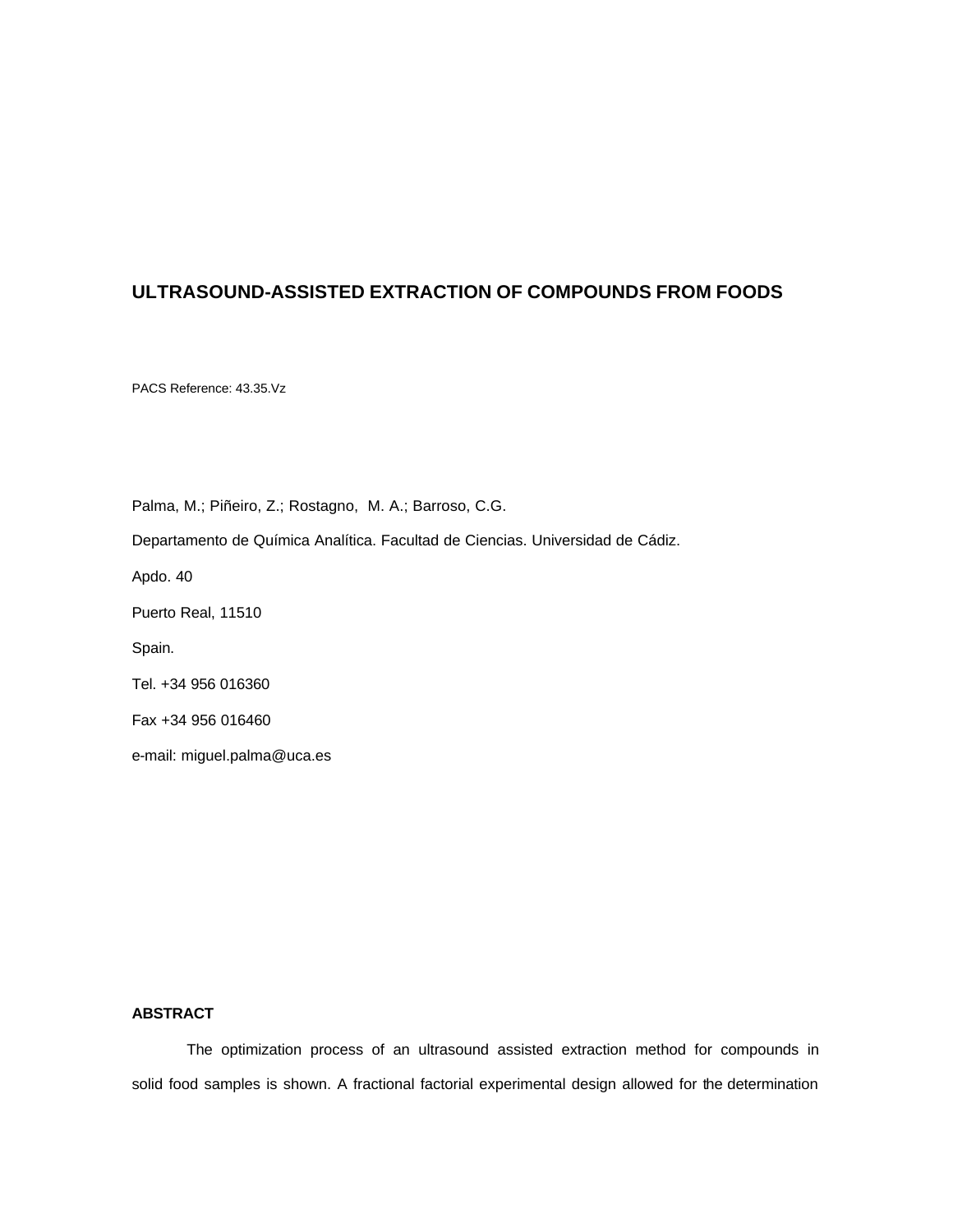of the effects of several extraction variables. Relationships between all variables were examined. By applying graphical analysis, the best extractions conditions were obtained. The most important variables were the extracting liquid and the extraction temperature. Later, a central composite design was applied for optimizing temperature and the composition of the extracting liquid.

The optimized method was applied to grapes and to winemaking by-products, as well as to soy beans.

#### **Introduction**

Ultrasound-assisted extraction (UAE) can be used for extraction methods with liquid solvents applied to analytes in solid matrices. This extraction process is fast in comparison with the traditional methods, because of the contact surface area between solid and liquid phase is much greater, due to particle disruption taking place.[1]

The application of UAE to plants has produced very interesting results [2], to the extent that industrial processing has been proposed for obtaining compounds with pharmacological properties.[3]

In this paper the UAE of different compounds presents in two solid food samples is shown. Tartaric and malic acids in grapes as well as isoflavones in soy beans were analyzed by HPLC after the extraction.

# **Experimental**

#### **Samples**

Red grapes of the Napoleon variety and grape seeds from grapes of the white Palomino Fino variety, obtained from winemaking byproducts, were used.

Commercial soy beans were used as starting material for isoflavones analyses.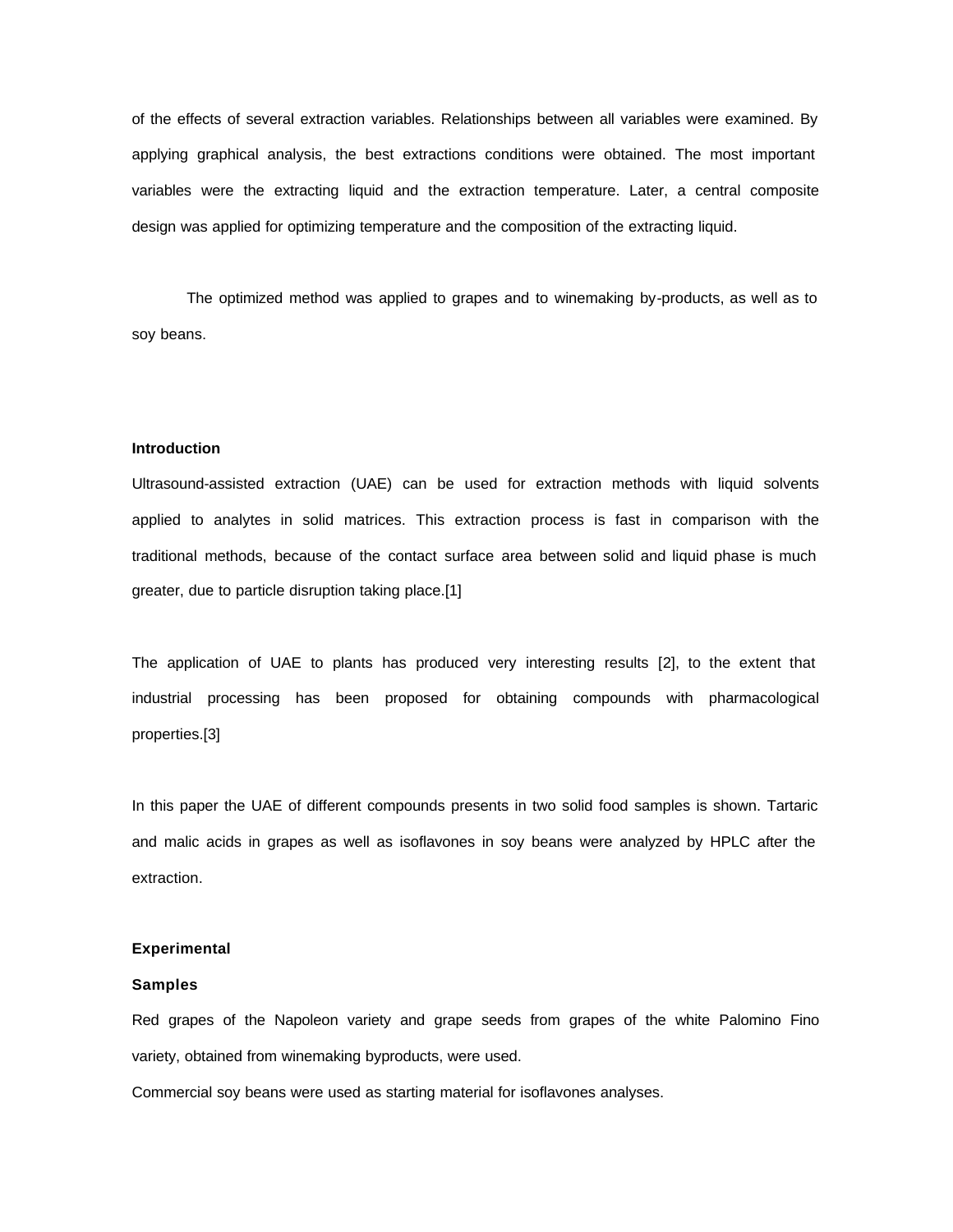Around 1 g of solid grapes or 0.5 g of soy beans were used in the extractions. All samples were freeze-dried before the extraction in order to increase sensitivity of the analysis and because of different grape seeds could have different moisture.

### **Extraction**

A high intensity probe ultrasound generation system of 200 W, 24 kHz was used. The instrument was a model UP 200S from dr.Hielscher GmbH (Teltow, Germany). Its amplitude controller allows the ultrasonic vibrations at the probe microtip to be set at any desired level in the 10-100% range of the nominal power. Also the cycle controller allows the duration of the application of the ultrasound to be set, to a fraction of a second in the 0.1-1.0 range.

# **Results and discussion**

### **Extraction variables**

The experimental design was applied only to grape seeds and the fine tuning of the extraction method was developed for both grape seeds and whole grapes separately.

A fractional factorial experimental design was carried out in order to determine the more significant variables for the extraction process. The experimental conditions and the concentrations of tartaric acid and malic acid found in the extracts are shown in Table 1. It also shows the concentrations of tartaric and malic acid found in the extracts obtained. All the concentrations are shown relative to the amount found using the most effective conditions (100%).

Analyzing the main effect plots, it can be concluded that the more significant variables for the extraction process are temperature and the solvent used as extracting liquid. It can be seen that the higher the temperature, the higher the recovery. This effect is much higher for malic acid than for tartaric acid.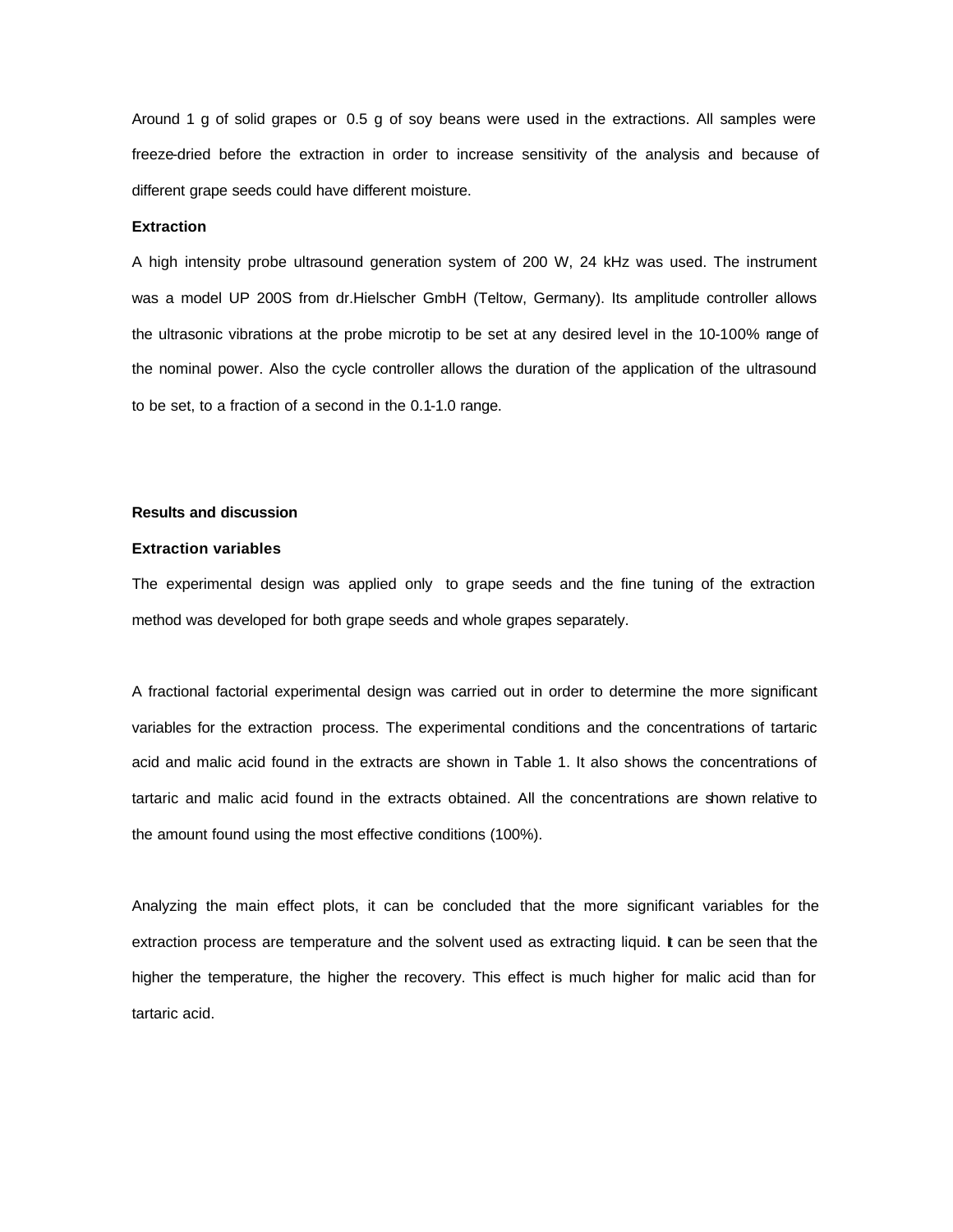| experiment     | temp | solvent  | vol | time | probe          | amplitude | cycle | Tartaric<br>Acid $(\%)$ | <b>Malic Acid</b><br>$(\% )$ |
|----------------|------|----------|-----|------|----------------|-----------|-------|-------------------------|------------------------------|
| $\mathbf{1}$   | 20   | methanol | 25  | 5    | 2              | 30        | 0.2   | 3.5                     | 28.7                         |
| 2              | 50   | water    | 25  | 5    | 2              | 30        | 0.8   | 75.6                    | 57.0                         |
| 3              | 20   | water    | 100 | 5    | $\overline{2}$ | 70        | 0.2   | 53.6                    | 9.8                          |
| 4              | 50   | methanol | 100 | 5    | $\overline{2}$ | 70        | 0.8   | 1.0                     | 38.4                         |
| 5              | 20   | water    | 25  | 15   | 2              | 70        | 0.8   | 84.5                    | 51.5                         |
| 6              | 50   | methanol | 25  | 15   | 2              | 70        | 0.2   | 5.0                     | 40.3                         |
| $\overline{7}$ | 20   | methanol | 100 | 15   | 2              | 30        | 0.8   | 0.0                     | 16.0                         |
| 8              | 50   | water    | 100 | 15   | 2              | 30        | 0.2   | 100.0                   | 43.2                         |
| 9              | 20   | methanol | 25  | 5    | $\overline{7}$ | 70        | 0.8   | 6.0                     | 30.7                         |
| 10             | 50   | water    | 25  | 5    | $\overline{7}$ | 70        | 0.2   | 44.7                    | 26.5                         |
| 11             | 20   | water    | 100 | 5    | $\overline{7}$ | 30        | 0.8   | 44.7                    | 3.4                          |
| 12             | 50   | methanol | 100 | 5    | 7              | 30        | 0.2   | 17.8                    | 100.0                        |
| 13             | 20   | water    | 25  | 15   | $\overline{7}$ | 30        | 0.2   | 40.3                    | 24.5                         |
| 14             | 50   | methanol | 25  | 15   | 7              | 30        | 0.8   | 1.0                     | 7.4                          |
| 15             | 20   | methanol | 100 | 15   | $\overline{7}$ | 70        | 0.2   | 2.2                     | 1.6                          |
| 16             | 50   | water    | 100 | 15   | 7              | 70        | 0.8   | 46.4                    | 1.7                          |
|                |      |          |     |      |                |           |       |                         |                              |

Table 1. Extraction conditions in the fractional factorial experimental design.

Temp: temperature (ºC), vol: volume of extracting liquid (mL), time: time (min), probe: diameter of probe used (mm), solvent: extracting solvent, amplitude: amplitude of ultrasounds (% of maximum ultrasonic power), cycle: pulse of ultrasound in fractions of second.

From the graphical analysis, it can be concluded that the best conditions for extracting the two acids are: 100 mL of extracting liquid, rather than 25 mL; a thin probe (2 mm) rather than a thick probe (7 mm); 30% of amplitude and 0.2 seconds of cycle time, rather than 70% and 0.8 seconds, respectively.

# **Optimization of extraction time**

The extraction time must be adjusted to obtain quantitative recoveries of both acids. To determine the time needed, different extractions were done using increasing extraction times to establish the kinetic of the extraction.

Both grape seed and whole grapes were used to determine separately the best extraction time. The kinetic obtained was compared with the kinetic of the extraction method of maceration and continuous magnetic stirring (at 1000 rpm), to determine the influence of ultrasound on the recoveries. The resulting graph for malic acid is shown in Figure 1.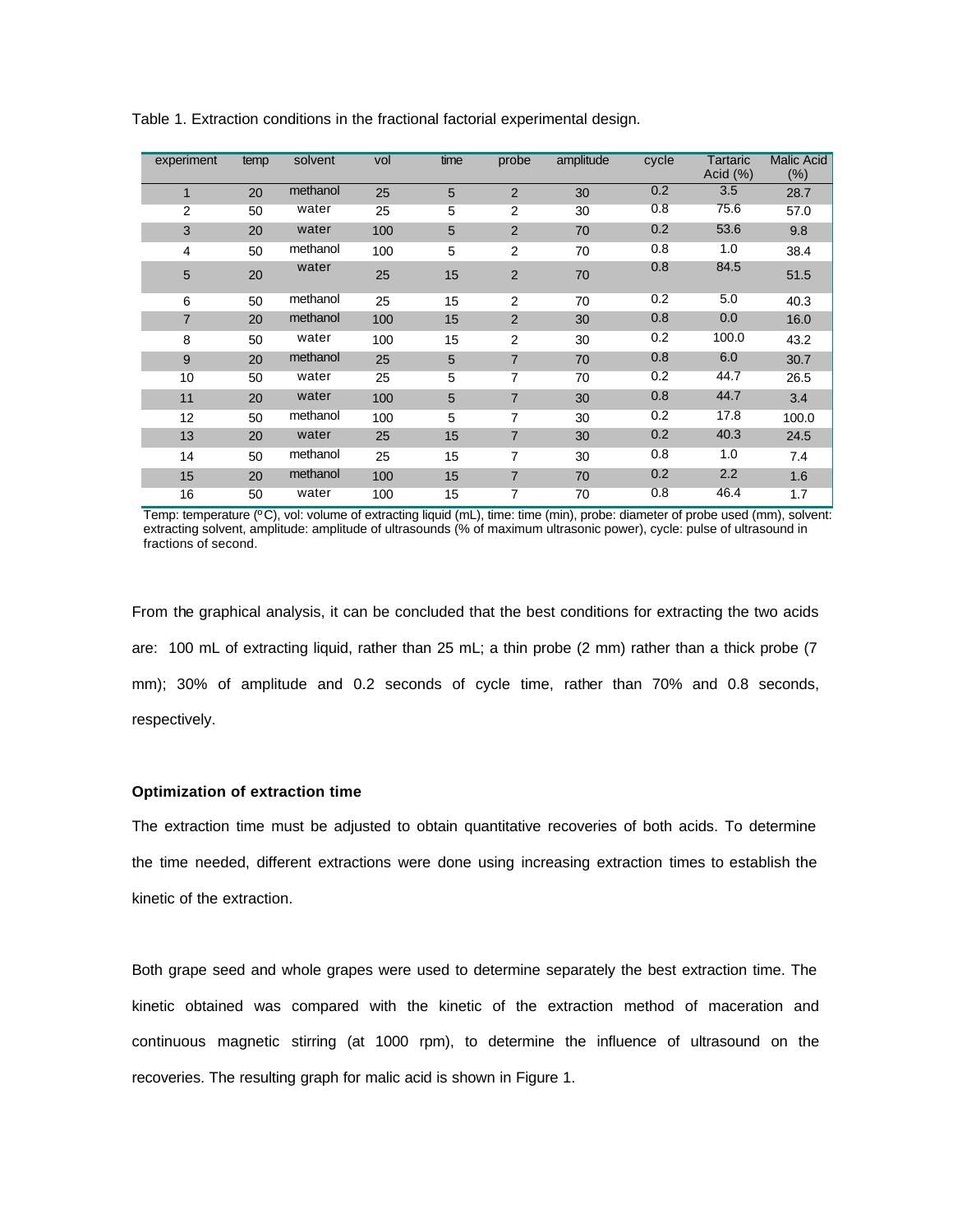

Figure 1. Kinetics of extraction obtained for malic acid from grape seeds.

# **Application of UAE to soy isoflavones**

Several extracting solvents were used for extracting isoflavones from soy beans. They were selected based on the usual solvents for the analyses of isoflavones with classical extraction methods, i.e., pure ethanol, 50% ethanol in water, pure methanol and 50% methanol in water.

The same conditions were applied for all the extractions. The relative recoveries obtained for the extractions are shown in figures 2 for daidzin.



Figure 2. The relative recoveries obtained for the extractions of daidzin

The results obtained by UAE were compared to the corresponding recoveries obtained applying a soaking/stirring extraction method at the same temperature. With the only exception of 100%